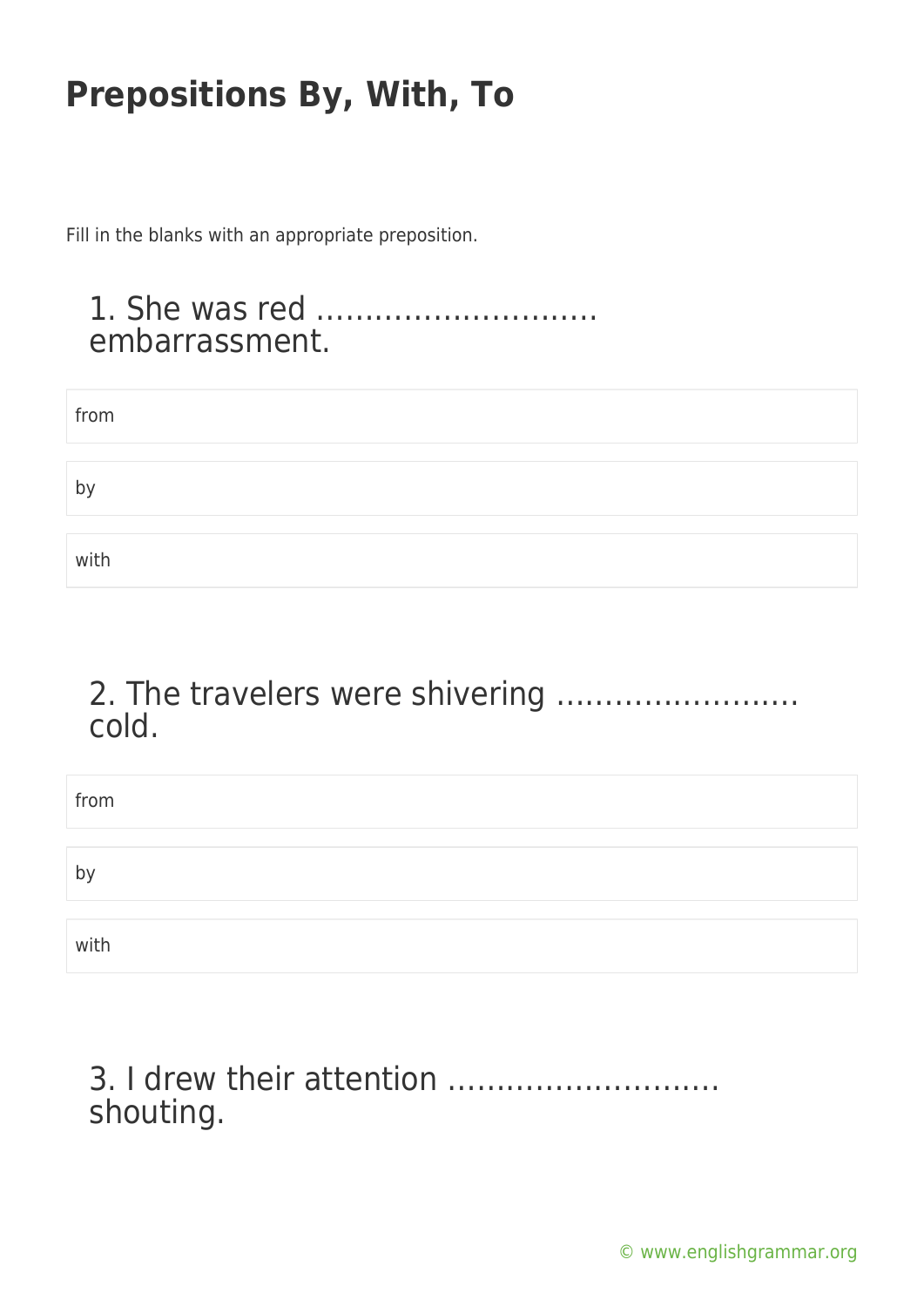| with |  |
|------|--|
|      |  |
| b١   |  |
|      |  |
| to   |  |

4. You should reach there ………………………. 5 o'clock.

| in             |  |
|----------------|--|
|                |  |
| b <sub>y</sub> |  |
|                |  |
| within         |  |

## 5. ……………………… the end of the party, everybody was tired.

By

With

[© www.englishgrammar.org](https://www.englishgrammar.org/)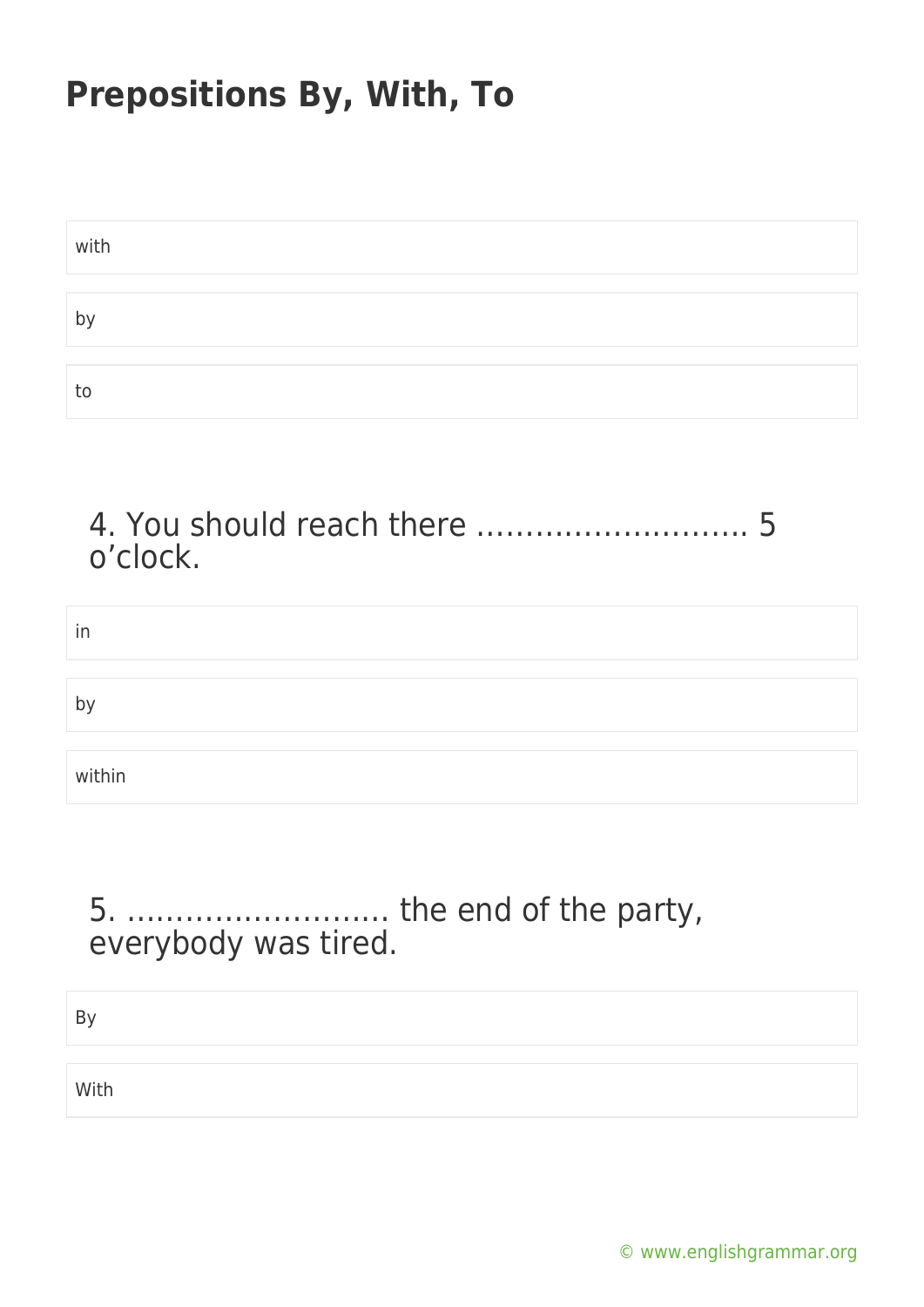To

# 6. He succeeded ……………………… hard work.

| with         |  |
|--------------|--|
|              |  |
| $b^{\prime}$ |  |
|              |  |
| from         |  |

## 7. Our roof was damaged ………………………. the storm.

| by   |  |  |
|------|--|--|
|      |  |  |
| with |  |  |
|      |  |  |
| from |  |  |

8. I was interrogated .................................. the

[© www.englishgrammar.org](https://www.englishgrammar.org/)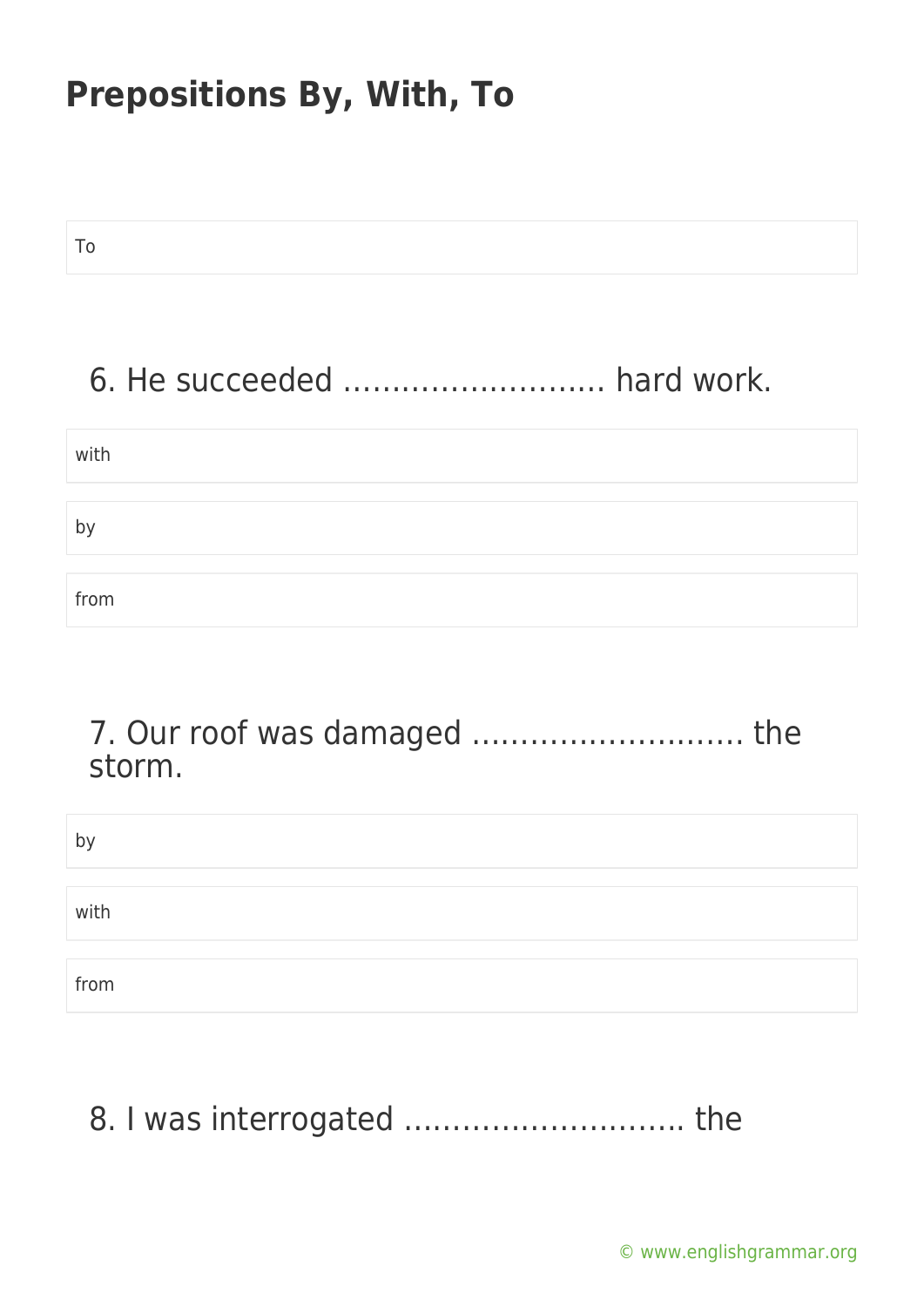# police inspector.

| with    |  |  |  |
|---------|--|--|--|
|         |  |  |  |
| to      |  |  |  |
|         |  |  |  |
| h١<br>ັ |  |  |  |

# 9. He earned just enough to get

#### ……………………….

| h'   |  |
|------|--|
| with |  |
| to   |  |

## 10. Please be patient …………………….. the children.

by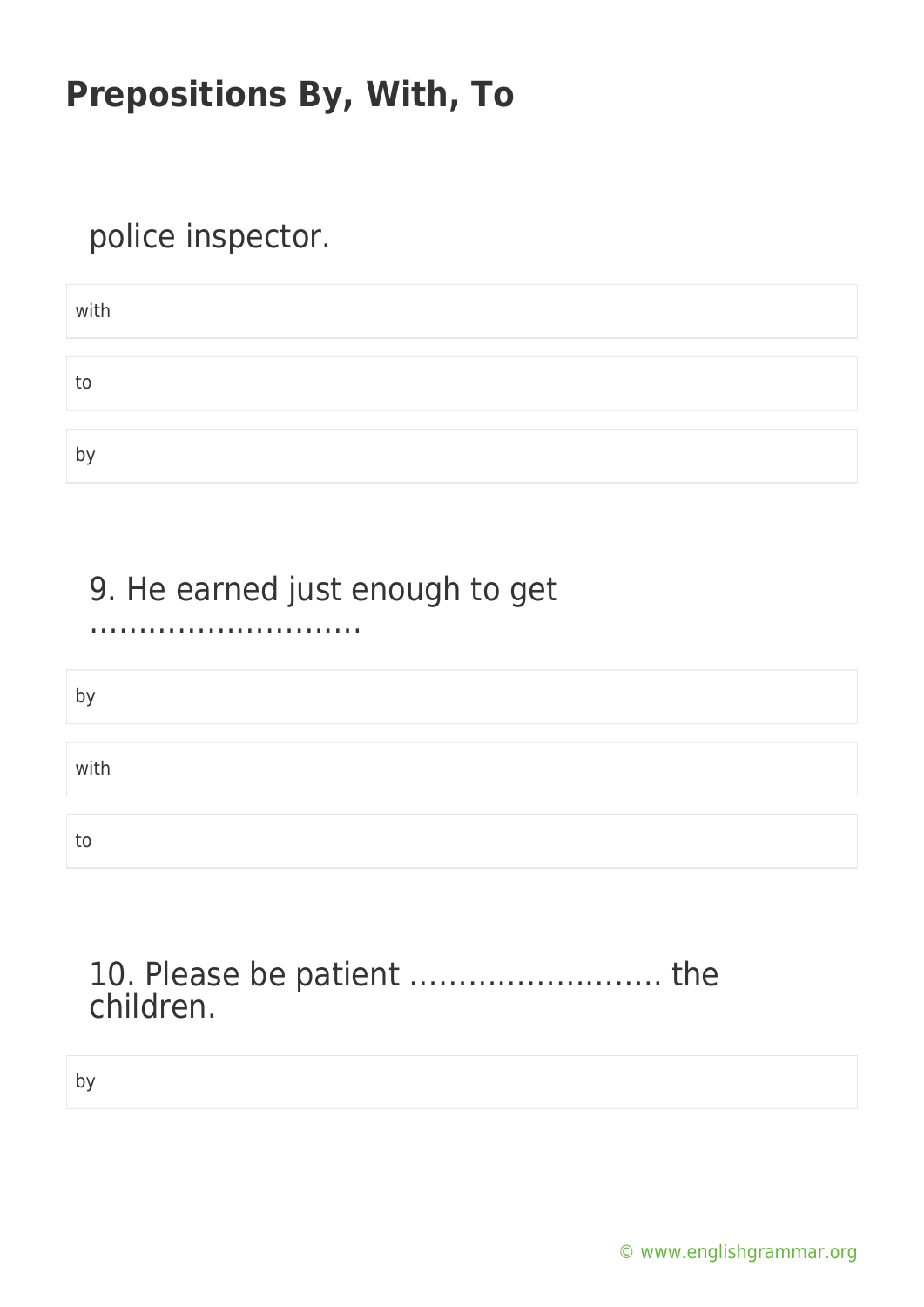| with |  |
|------|--|
|      |  |
| т٢   |  |

## 11. She has always been nice …………………….. me.

| to   |  |
|------|--|
|      |  |
| with |  |
|      |  |
| from |  |

## 12. There are so many people ……………………….. no homes.

| with |  |
|------|--|
|      |  |
| by   |  |
|      |  |
| 0f   |  |